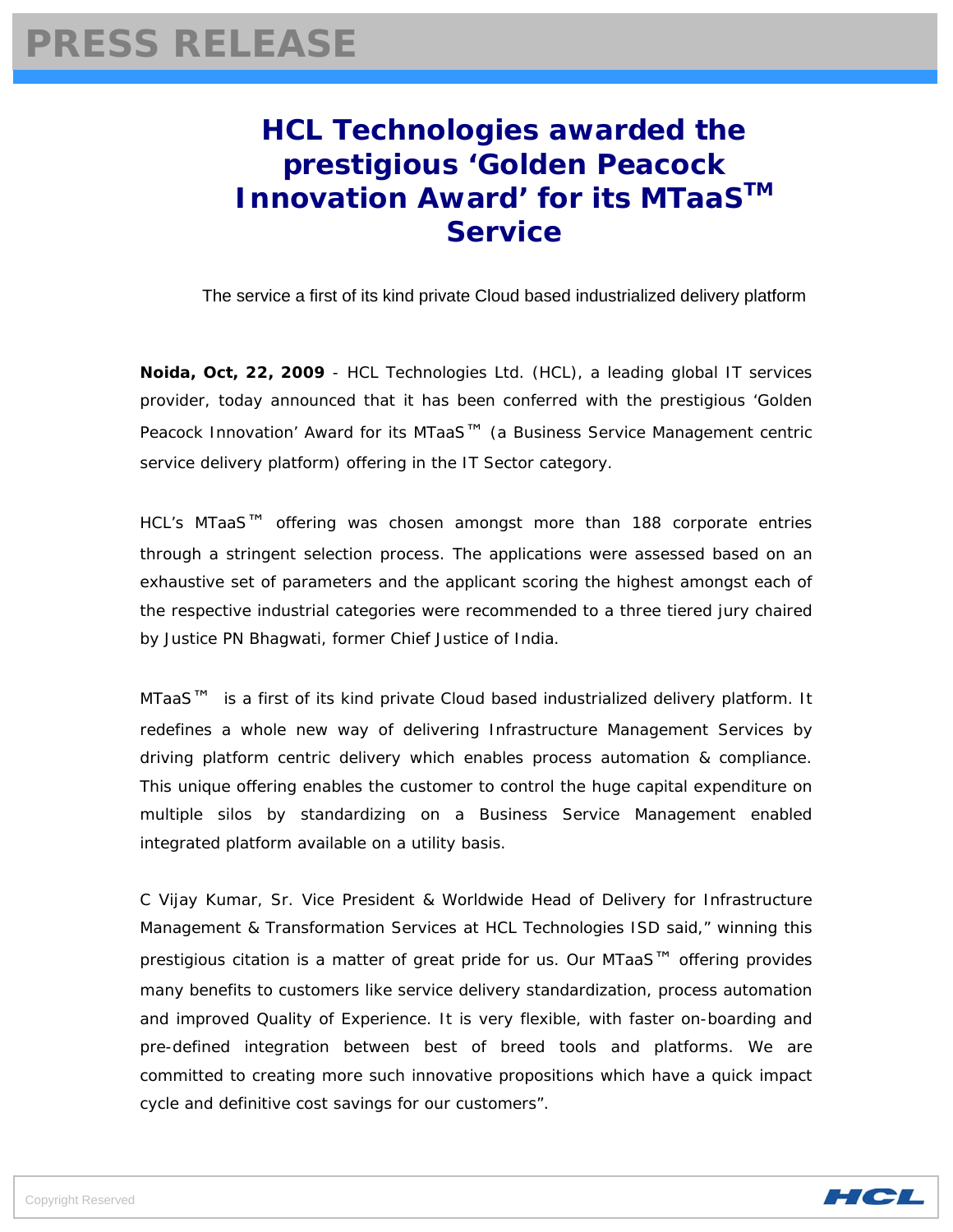## **PRESS RELEASE**

Golden Peacock Awards have been instituted by the Institute of Directors (IoD) in 1991 and are bestowed annually. Considered the holy grail of corporate excellence, the awards are one of the most prestigious citations in the Indian industry.

"The Golden Peacock Innovation Award is one of the most prestigious awards conferred by IoD and is bestowed only to the highest example of innovation and thought leadership. We congratulate HCL on winning this year's Innovation award in the IT category and complement its MTaaS™ Service for its world pioneering credentials and the many benefits this innovation provides to enterprises. The fact that MTaaS™ has proven its merit with an execution folio of some of the largest companies in the world makes it a very worthy recipient of this award," stated Manoj K Raut, Director, Institute of Directors.

HCLT ISD's MTaaS™ offering currently boasts of 30+ Global 1000 customers across US, Europe, Middle East and ANZ.

The award was presented to HCLT ISD at a special function during the International Conference on Corporate Governance held at London. The forum was attended by many eminent personalities from across the globe including Ola Ullsten, Former Prime Minister of Sweden, Justice P N Bhagwati, former Chief Justice of India and Member, U N Human Rights Committee, Salman Khursheed, Minister of Corporate Affairs, Govt of India, Lord Myners, Financial Services Secretary (City Minister), Boris Johnson, Mayor of London, Stephen Green, Group Chairman, HSBC Holding Plc etc.

HCL was recently ranked as World's No.1 IT Infrastructure Services Provider by Blackbook of Outsourcing Survey 2009.

#### **About HCL ISD**

**About HCL Technologies** 



HCL ISD is a leading IT services company and a subsidiary of HCL Technologies Ltd. (also known as HCL Comnet in the domestic market). A focused player in the IT services arena, HCL ISD seeks to provide simplified infrastructure solutions through delivering high-performance management services for complex, distributed infrastructure environments encompassing the Internet, Client and legacy based infrastructures. HCL ISD addresses the growing demand for the cost-effective management of technology infrastructure across geographically dispersed locations. With a mission to develop innovative solutions for enterprises worldwide, the company has developed a unique model for Remote IT infrastructure management that enables customer organizations to achieve superior infrastructure performance and significantly reduced costs through a global delivery model. For more information, please visit [http://www.hclisd.com](http://www.hclisd.com/)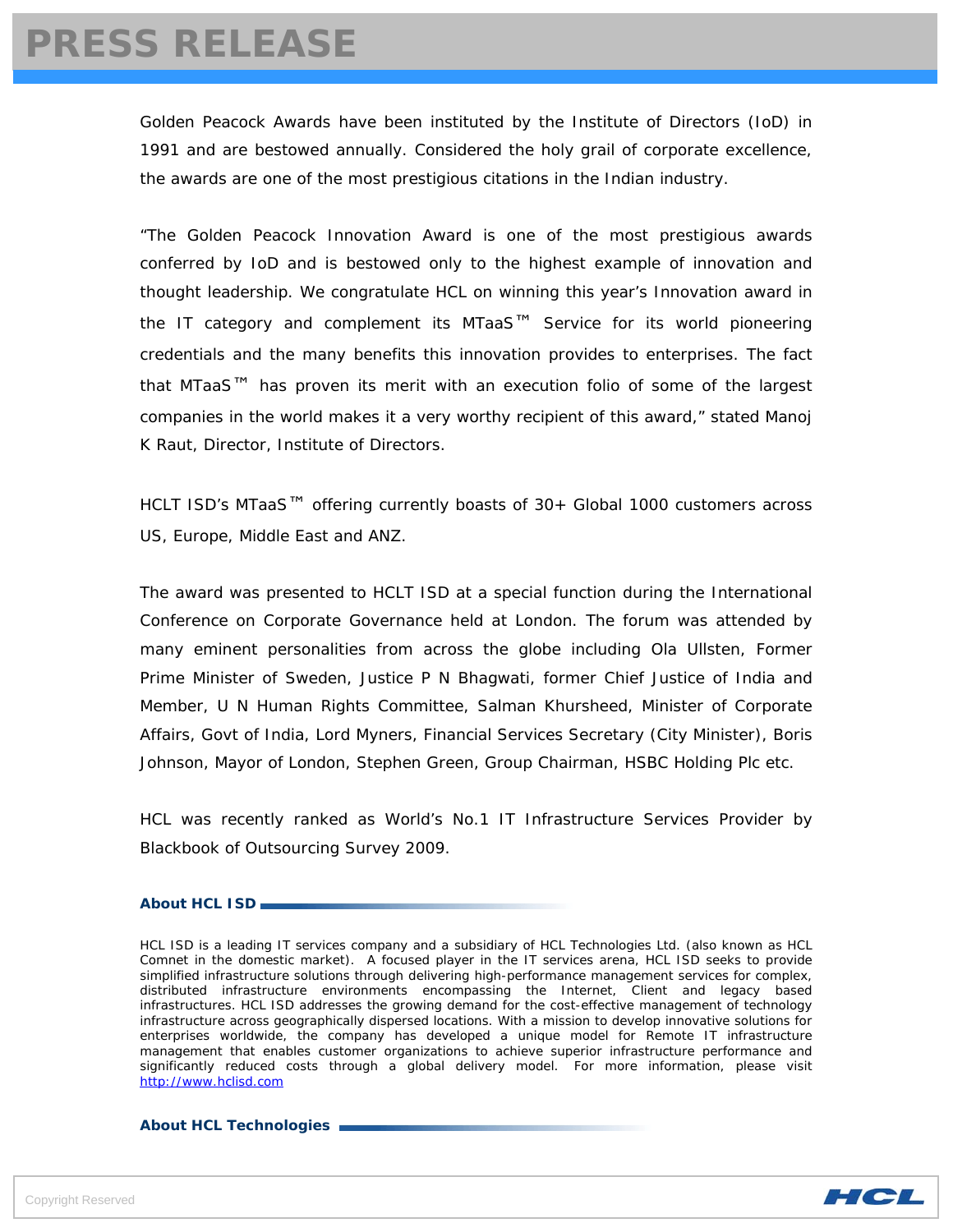HCL Technologies is a leading global IT services company, working with clients in the areas that impact and redefine the core of their businesses. Since its inception into the global landscape after its IPO in 1999, HCL focuses on 'transformational outsourcing', underlined by innovation and value creation, and offers integrated portfolio of services including software-led IT solutions, remote infrastructure management, engineering and R&D services and BPO. HCL leverages its extensive global offshore infrastructure and network of offices in 20 countries to provide holistic, multi-service delivery in key industry verticals including Financial Services, Manufacturing, Aerospace & Defense, Telecom, Retail & CPG, Life Sciences & Healthcare, Media & Entertainment, Travel, Transportation & Logistics, Automotive, Government, Energy & Utilities. HCL takes pride in its philosophy of 'Employee First' which empowers our 54,216 transformers to create a real value for the customers. HCL Technologies, along with its subsidiaries, had consolidated revenues of US\$ 2.2 billion (Rs. 10,591 crores), as on 30th June 2009. For more information, please visit [www.hcltech.com](http://www.hcltech.com/)

#### **About HCL Enterprise**

HCL is a \$5 billion leading Global Technology and IT Enterprise that comprises two companies listed in India - HCL Technologies & HCL Infosystems. The 3-decade-old Enterprise, founded in 1976, is one of India's original IT garage start-ups. Its range of offerings spans Product Engineering, Custom & Package Applications, BPO, IT Infrastructure Services, IT Hardware, Systems Integration, and distribution of ICT products. The HCL team comprises over 59,000 professionals of diverse nationalities, who operate from 20 countries including 360 points of presence in India. HCL has global partnerships with several leading Fortune 1000 firms, including leading IT and Technology firms. For more information, please visit [www.hcl.in](http://www.hcl.in/) 

#### **About Oncor**

Oncor Electric Delivery Company LLC (Oncor) is a regulated electric distribution and transmission business that uses superior asset management skills to provide reliable electricity delivery to consumers. Oncor operates the largest distribution and transmission system in Texas, delivering power to approximately 3 million homes and businesses and operating more than 117,000 miles of transmission and distribution lines in Texas. While Oncor is owned by a limited number of investors (including majority owner, Energy Future Holdings Corp.), Oncor is managed by its Board of Directors, which is comprised of a majority of independent directors.

#### **Forward looking Statements**

Certain statements in this release are forward-looking statements, which involve a number of risks, uncertainties, assumptions and other factors that could cause actual results to differ materially from those in such forward-looking statements. All statements, other than statements of historical fact are statements that could be deemed forward looking statements, including but not limited to the statements containing the words 'planned', 'expects', 'believes', 'strategy', 'opportunity', 'anticipates', 'hopes' or other similar words. The risks and uncertainties relating to these statements include, but are not limited to, risks and uncertainties regarding impact of pending regulatory proceedings, fluctuations in earnings, our ability to manage growth, intense competition in IT services, Business Process Outsourcing and consulting services including those factors which may affect our cost advantage, wage increases in India, customer acceptances of our services, products and fee structures, our ability to attract and retain highly skilled professionals, our ability to integrate acquired assets in a cost effective and timely manner, time and cost overruns on fixed-price, fixed-time frame contracts, client concentration, restrictions on immigration, our ability to manage our international operations, reduced demand for technology in our key focus areas, disruptions in telecommunication networks, our ability to successfully complete and integrate potential acquisitions, the success of our brand development efforts, liability for damages on our service contracts, the success of the companies / entities in which we have made strategic investments, withdrawal of governmental fiscal incentives, political instability, legal restrictions on raising capital or acquiring companies outside India, and unauthorized use of our intellectual property, other risks, uncertainties and general economic conditions affecting our industry. There can be no assurance that the forward looking statements made herein will prove to be accurate, and issuance of such forward looking statements should not be regarded as a representation by the Company, or any other person, that the objective and plans of the Company will be achieved. All forward looking statements made herein are based on information presently available to the management of the Company and the Company does not undertake to update any forward-looking statement that may be made from time to time by or on behalf of the Company.